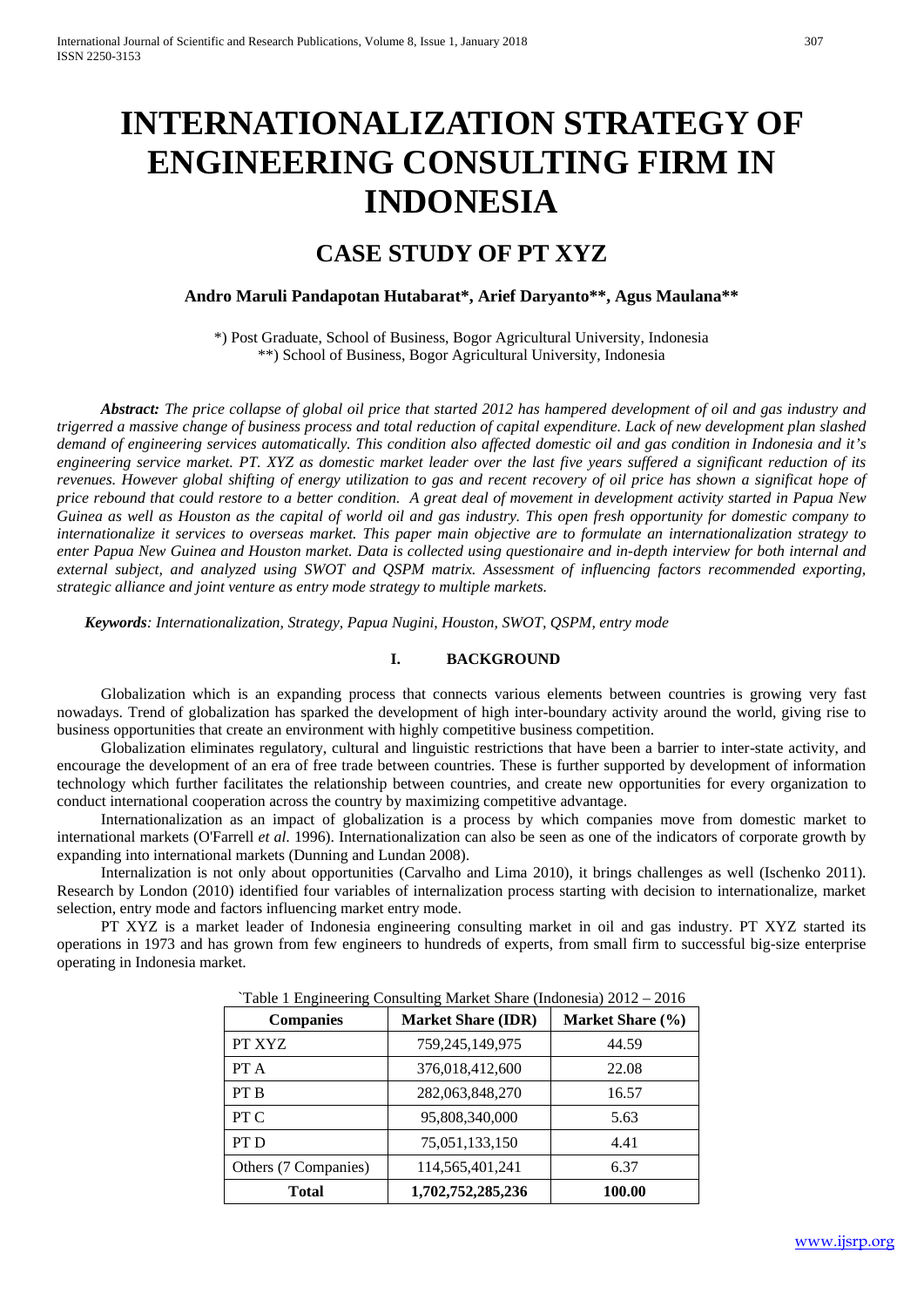International Journal of Scientific and Research Publications, Volume 8, Issue 1, January 2018 308 ISSN 2250-3153

The declines of oil prices into its lowest level US\$ 27 in the last five years slammed global oil and gas and its supporting industry. PT XYZ has been one of the victims of the rapid derivation of domestic engineering services demand. Domestic market decline 13.34% annually since 2012, resulting in a drastic fall of PT XYZ revenue of 68% from 2015 to 2016.

This unfavorable condition forced company to seek other markets outside Indonesia. According to trustworthy reports and findings, Papua New Guinea as one of the emerging markets and Houston as world capital of oil and gas industry show some hopeful progress of new opportunities. These locations selections are based on recommendation from several clients who have worked with PT. XYZ in domestic market.

The purpose of this research is to formulate an entry mode strategy for PT. XYZ to Papua New Guinea and Houston market by analyzing internal and external factors.

### **II. METHODOLOGY**

This research focuses on PT XYZ having headquarters in Jakarta, Indonesia. Qualitative case study approach that examined internal and external factors was applied to obtain useful findings and understanding of company behavior. Research conducted by direct questionnaire and in-depth interview personally by author. Purposive sampling technique applied and interviews conducted with high ranking officials and decision maker within the company consist of Board of Directors member, Vice President of Marketing, Head of Business Development, External Relation Managers, Contract and Legal Manager. External opinions are also considered and interviews with representatives of related association and industry stakeholder was conducted to have balanced data and broader perspective.

Secondary data represent market condition of Houston and Papua New Guinea collected through literature study of journal, book, website and publication. Data analyzed using internal factor evaluation (IFE), external factor evaluation (EFE), SWOT matrix and QSPM (Quantitative Strategic Planning Matrix).

#### **III. RESULTS**

#### **Market Analysis**

Over the last five years engineering market in oil and gas industry in Houston and Papua New Guinea is growing rapidly. Engineering news record data (2017) show a market share of US\$ 4,500 million in Houston with annual growth rate almost 100%, contested by more than 30 multinational companies. Some of them are big names in the industry such as S&B Engineers and Constructors, Hatch Mott McDonald, Parsons Brinchkerhoff, Furgo, Atkins and many more. Over the past year Texas oil companies have hired more than 30,000 workers with total number of oil and gas workers reached more than 222,000 which equal to 16% rise in the same month last year (Eaton 2017).

Papua New Guinea market is even more appealing compare to Houston market. Total market of approximately US\$ 36,400 million year 2012 - 2016 is a sign of just how big and rapid oil and gas industry development in the country. The big market controlled by four major international players originally from US and Australia namely, GHD, SMEC, Kramer Ausenco and Wood Group. Expansion and commercialization of several gas reserves and field will increase both production and net exports double over 10-year forecast period and place Papua New Guinea as the third largest net exporter of LNG in the Asia-Pacific region (BMI research 2017). However instability of national political condition and high levels of corruption and crime can be a threat to investment and business activities.

### **Internal and External Factor Evaluation**

Identification and analysis of internal and external factors is the first step to formulate a strategic plan. Internal factor identified strength and weakness factors of organization while external factors identified opportunities that can be exploited and threats that may occur. Internal and external factors obtained from observation and direct interviews with related respondent. Then, by involving respondent each strategic factors are weighted and rated with paired comparison method.

From internal factor analysis, engineering construction and project management capability found as major strength of the company (0.243) while lack of experience and inability to demonstrate capability to deliver full cycle of project development and limited international experience are the main weakness (0.099).

External factor analysis identified leveraging experience with international clients & partners to enter international market (0.162) is main opportunity that should be maximize by company, while direct competition from fellow Asian consulting firms (0.162) is major threat that need to proper response.

|                | Table 2 Internal Factor Evaluation (IFE) Matrix             |        |        |       |  |  |  |  |  |
|----------------|-------------------------------------------------------------|--------|--------|-------|--|--|--|--|--|
| N <sub>0</sub> | <b>Internal Strategic Factors - Strength</b>                | Weight | Rating | Score |  |  |  |  |  |
|                | Engineering, construction and project management capability | 0.243  | 3.00   | 0.730 |  |  |  |  |  |
|                | Competitive price structure                                 | 0.108  | 3.25   | 0.351 |  |  |  |  |  |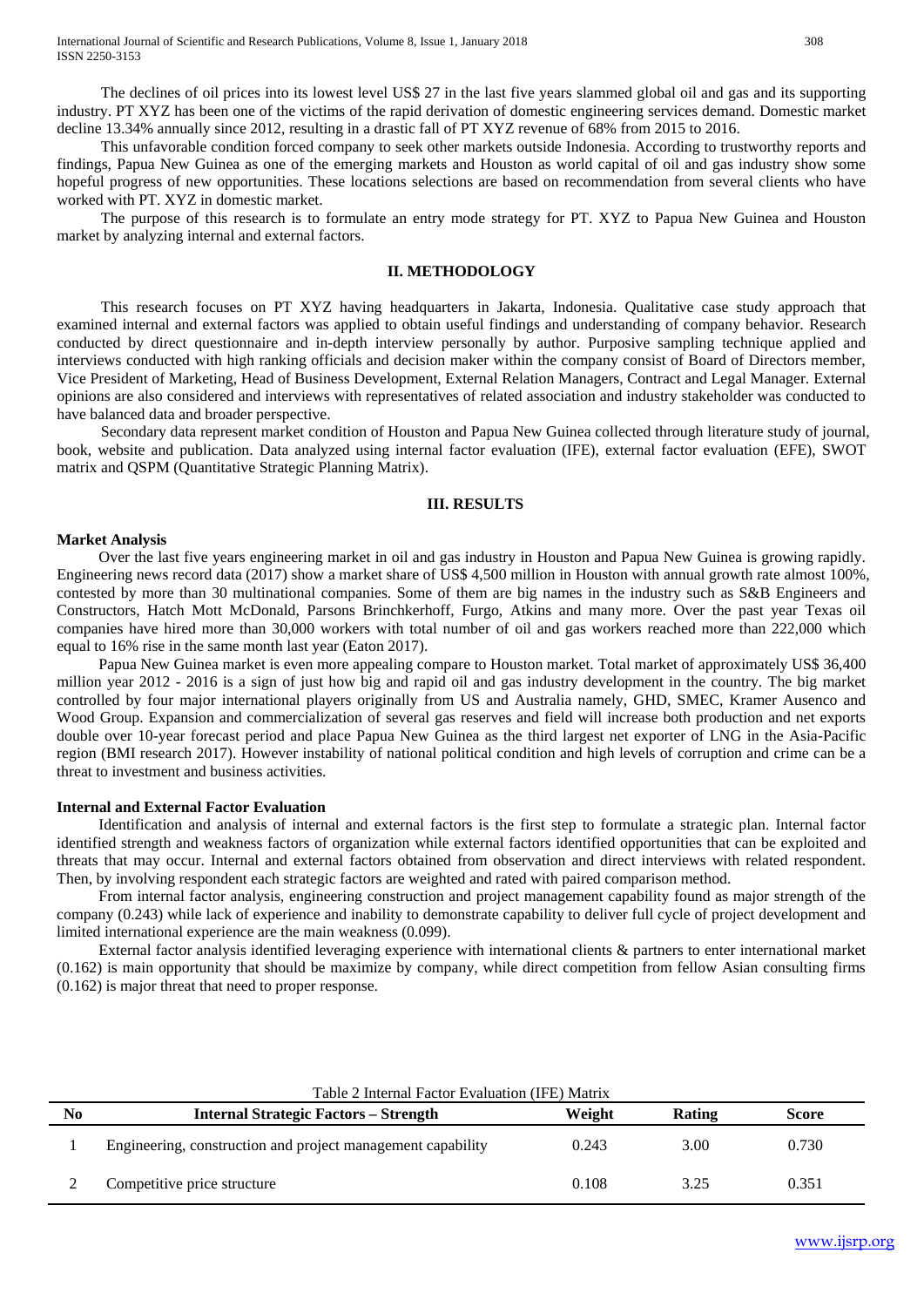| 3              | Experience in engineering and EPC project with high international<br>standard                                          | 0.081  | 3.75          | 0.304              |
|----------------|------------------------------------------------------------------------------------------------------------------------|--------|---------------|--------------------|
| 4              | Strong communication skill                                                                                             | 0.054  | 3.25          | 0.176              |
| 5              | Reputation within oil $\&$ gas market with international clients and<br>partners                                       | 0.054  | 3.50          | 0.189              |
| 6              | Strong ethic and compliance standard                                                                                   | 0.063  | 3.00          | 0.189              |
| N <sub>0</sub> | <b>Internal Strategic Factors - Weakness</b>                                                                           | Weight | <b>Rating</b> | <b>Total Score</b> |
| 1              | Not highly recognize execution and delivery system                                                                     | 0.072  | 1.75          | 0.126              |
| $\overline{2}$ | Lack of experience and inability to demonstrate capability to<br>deliver full cycle of project development             | 0.099  | 1.75          | 0.173              |
| 3              | Limited experience working in international market                                                                     | 0.099  | 1.00          | 0.099              |
| 4              | Inability to retain highly capable and skillful resources and develop<br>resources with regards to succession planning | 0.063  | 1.75          | 0.110              |
| 5              | Unrecognized among client specifically operated in international<br>market outside Indonesia                           | 1.50   | 0.095         |                    |
|                | <b>Total Score</b>                                                                                                     |        |               | 2.543              |

|                             | Table 3 External Factor Evaluation (EFE) Matrix                                                                                                        |        |               |                    |  |  |  |  |
|-----------------------------|--------------------------------------------------------------------------------------------------------------------------------------------------------|--------|---------------|--------------------|--|--|--|--|
| No                          | <b>External Strategic Factors - Opportunities</b>                                                                                                      | Weight | <b>Rating</b> | <b>Score</b>       |  |  |  |  |
| $\mathbf{1}$                | Leverage experience with international clients $\&$ partners to enter<br>international markets                                                         | 0.162  | 3.75          | 0.608              |  |  |  |  |
| $\mathfrak{2}$              | International growing market seeking more competitive option with<br>present low price of commodity market                                             | 0.153  | 3.00          | 0.459              |  |  |  |  |
| 3                           | Availability of abundance Indonesian engineering resources                                                                                             | 0.081  | 2.25          | 0.182              |  |  |  |  |
| $\overline{4}$              | Local partnership to enhance adaptation and networking process                                                                                         | 0.126  | 2.25          | 0.284              |  |  |  |  |
| N <sub>0</sub>              | <b>External Strategic Factors - Threat</b>                                                                                                             | Weight | <b>Rating</b> | <b>Total Score</b> |  |  |  |  |
| $\mathbf{1}$                | Direct competition from fellow Asian consulting firm (India,<br>Malaysia, Singapore, Philippines) with strong engineering<br>capability and lower cost | 0.162  | 4.00          | 0.649              |  |  |  |  |
| $\mathfrak{2}$              | International market perception of Indonesia's poor engineering<br>capability                                                                          | 0.081  | 3.00          | 0.243              |  |  |  |  |
| 3                           | Resistance from local stakeholders and competition from existing<br>market player                                                                      | 0.135  | 2.75          | 0.372              |  |  |  |  |
| $\overline{4}$              | Bilateral relation between countries                                                                                                                   | 0.099  | 2.50          | 0.248              |  |  |  |  |
| <b>Total Score</b><br>3.045 |                                                                                                                                                        |        |               |                    |  |  |  |  |

Strategic implications of each matrix are different; therefore IE matrix is developed to formulate alternative strategies. This matrix positioned company into a matrix of nine quadrants that divided into three major regions that have different strategy implications namely *grow and build*, *hold and maintain, harvest or digest* (David 2009).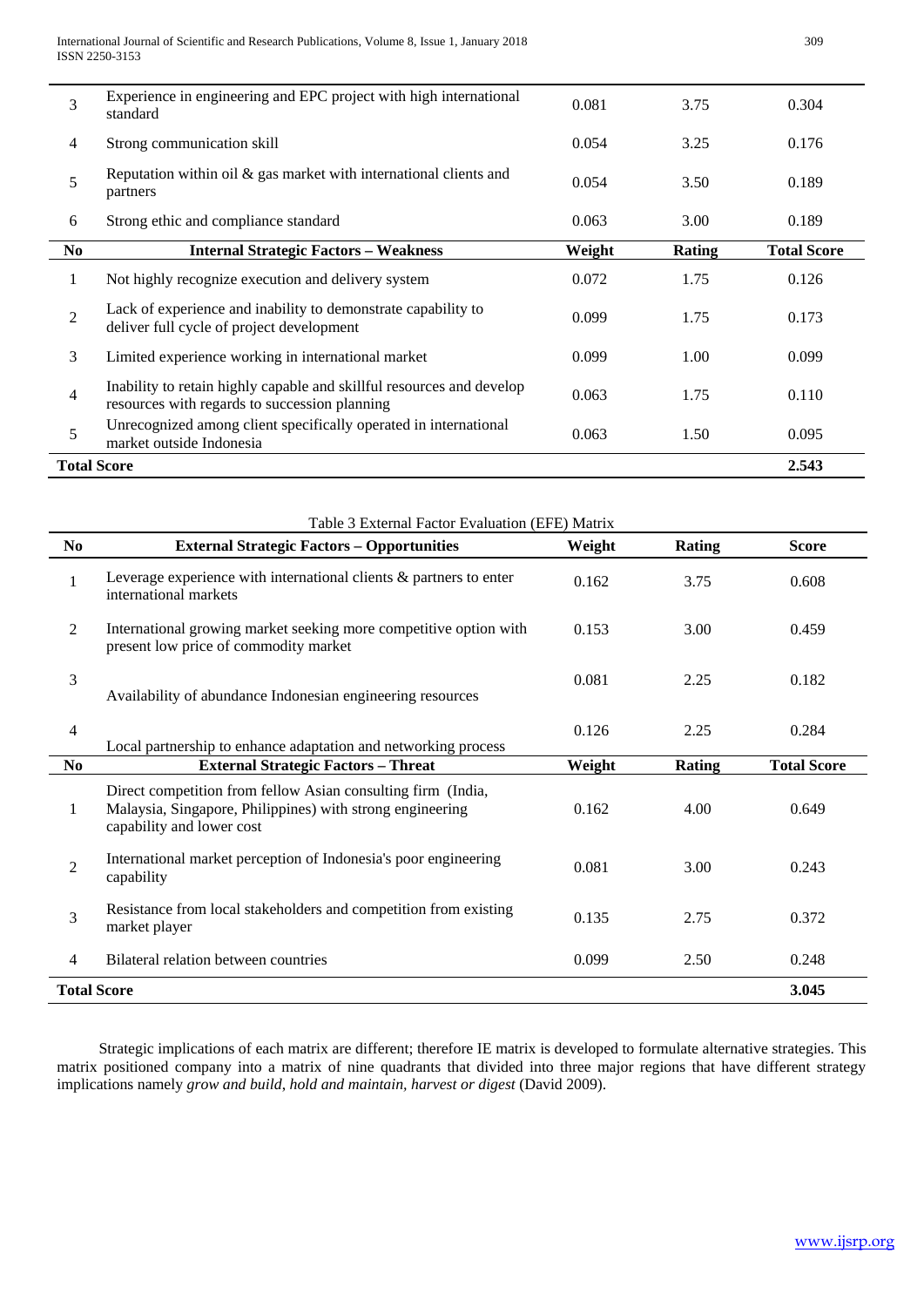

Figure 1 show combination of EFE total weighted score (3.045) and IFE total weighted score (2.543) positioned PT XYZ in quadrant II which means present condition can be managed best with *grow and build* strategies whereas the commonly employed strategies for these types are forward and backward integration, horizontal integration, market development, market penetration and product development (David 2009).

This means company internal position is in average level where major strength needs to be increased to overcome weakness. While external position in high level shows that company has provided a strong response in exploiting existing opportunities and managing upcoming threat.

#### **Strategic Planning**

Internal and external environmental analysis thoroughly done to acquired complete definitions and understanding of company and market condition. SWOT analysis provides identification of multiple factors systematically to formulate company strategy which is based on logic to maximize strength and opportunity and at the same time minimize weakness and threat.

David (2009) described SWOT matrix as an important matching tool provides help to managers in developing four type of strategy which is SO (Strength – Opportunities), WO (Weakness – Opportunities), ST (Strength – Threat) and WT (Weakness – Threat).

SO (Strength – Opportunities) strategy leverages company internal strengths to harvest available external opportunities. When confronted with major threat, company will strive as much as possible to avoid and focus on the existing opportunities. WO (Weakness – Opportunities) strategy aim to improve internal weakness by taking advantage of external opportunities and ST (Strength – Threat) strategy optimized company strength to avoid or reduce impact of external threat, while WT (Weakness – Threat) strategy is a defensive tactic to overcome internal weakness and avoid external threat.

Wheelen and Hunger (2004) argue that SWOT analysis should not only result in the identification of corporation's distinctive competencies but also in the identification of opportunities that the firm is not currently able to take advantage due to a lack of appropriate resources.

SWOT analysis performed internally and externally. First step completed by author to internal respondent and second time by author and collaborators to obtain detail information internally synergized with an objective external viewpoint to avoid any kind of subjectivism of final results (Ischenko 2011).

|                      | Strength $(S)$                         | <b>Weakness</b> (W)                  |  |  |  |
|----------------------|----------------------------------------|--------------------------------------|--|--|--|
| <b>Opportunities</b> | <b>SO Strategy</b>                     | <b>WO</b> Strategy                   |  |  |  |
| <b>(O)</b>           |                                        |                                      |  |  |  |
|                      | developing international<br>Enter      | Enter international markets of Papua |  |  |  |
|                      | markets of Papua New Guinea and        | New Guinea and Houston<br>by         |  |  |  |
|                      | Houston where regular clients          | developing<br>power<br>new<br>man    |  |  |  |
|                      | operating by exporting strategy or     | recruitment and human resources      |  |  |  |
|                      | establishing cooperation with local    | development program by conducting    |  |  |  |
|                      | international<br>by<br>and<br>partners | training and benchmarking activities |  |  |  |
|                      | strategic alliance or joint venture    | with international clients<br>and    |  |  |  |
|                      | strategy and maximize utilization of   | partners to improve project planning |  |  |  |
|                      | Indonesia engineering experts to       | and execution knowledge              |  |  |  |
|                      | reduce production cost                 |                                      |  |  |  |
|                      |                                        |                                      |  |  |  |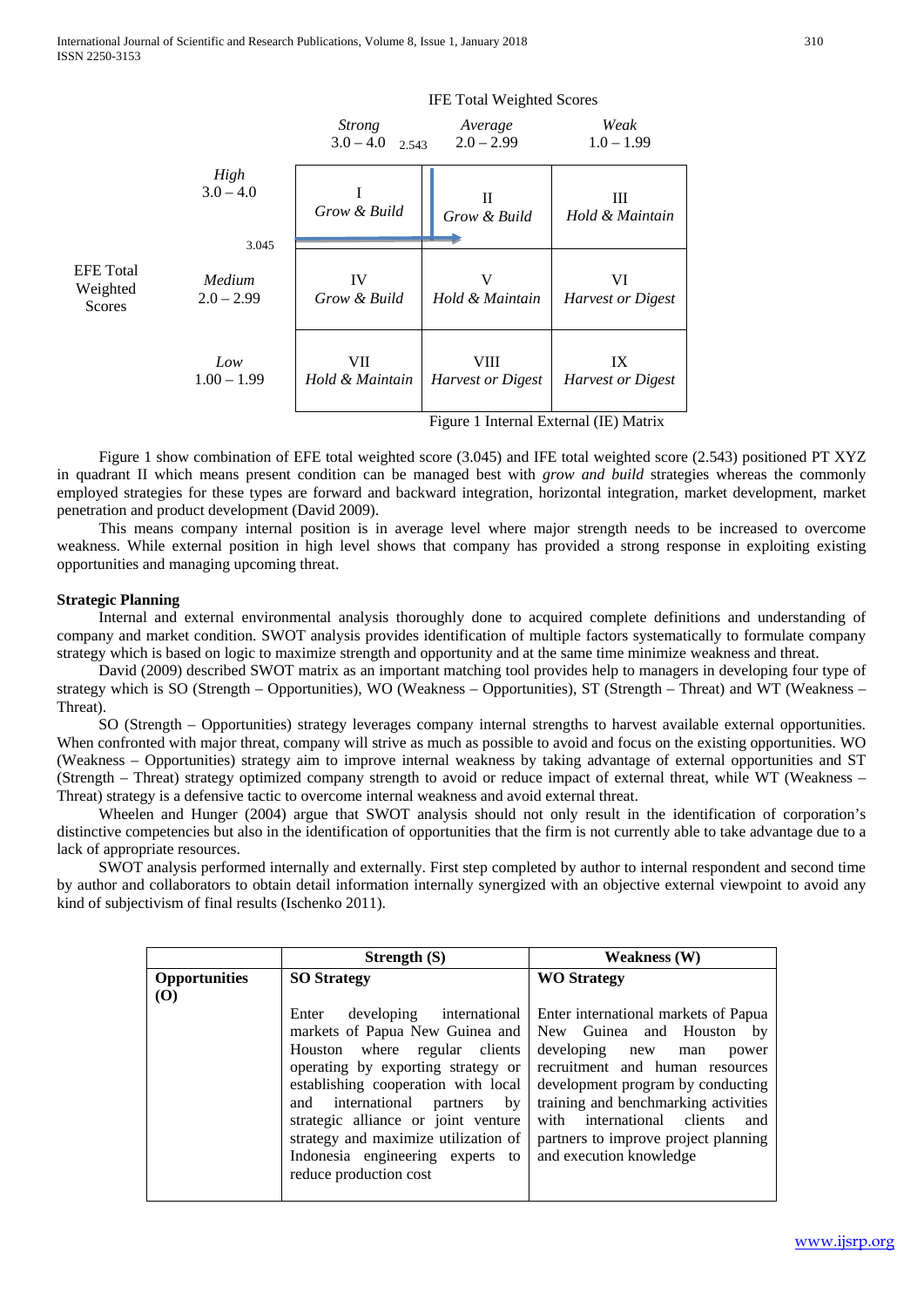| Threats $(T)$ | <b>ST Strategy</b>                                                                                                                                                                                                                                                                                            | <b>WT Strategy</b>                                                                                                                                                                                                                            |
|---------------|---------------------------------------------------------------------------------------------------------------------------------------------------------------------------------------------------------------------------------------------------------------------------------------------------------------|-----------------------------------------------------------------------------------------------------------------------------------------------------------------------------------------------------------------------------------------------|
|               | Enter international markets of Papua<br>New Guinea and Houston by<br>establishing a better and regular<br>communication<br>to<br>improve<br>relationships with local stakeholder<br>and government as well as<br>government of Indonesia<br>representatives in overseas country<br>(embassy, consulate, etc.) | Enter international market of Papua<br>New Guinea and Houston by<br>enhancing marketing and branding<br>activities as well as the possibility of<br>cooperating with other<br>services<br>provider who is looking to penetrate<br>the markets |

Figure 2 SWOT Matrix

Figure 2 describe four alternative strategies obtained from SWOT approach, namely:

### **SO Strategy**

PT XYZ strength in basic engineering skill and competitive price structure becomes the major strength. Combined with international standard experience and excellent communication skills to tap into emerging international markets and seek an alternative of a more competitive service provider. In addition, availability of abundance Indonesian engineering experts is one of opportunities that can be optimized to form the service value in a competitive manner.

### **ST Strategy**

Experience working with international clients and partners is not necessarily enough to penetrate the international market. Strict competition from both existing market players and other challengers who also want to enter new markets can not only be faced with technical capabilities. Good relationships with local stakeholders, especially local government and Indonesian government representatives in international markets are one of the key to entering new markets. Good adaptation and networking processes in the marketplace will make it easier for companies to embrace new markets

#### **WO Strategy**

Human resources are an important factor in business continuity and success. Similarly in engineering consultants services which focus on providing advisory services by individuals experts within it. To ensure the availability of qualified human resources, a new recruitment program is required and at the same time conducting a regeneration program within the company. In addition regular training and benchmarking to partners or clients will help to increase the competence of experts to have value and capabilities that can be offered to the international market.

### **WT Strategy**

The organizational structure of clients separately operating between countries positioned PT XYZ only recognized by international clients operating domestically in Indonesia. This needs to be addressed by building network activities and building a well-structured and well-planned communication business to raise awareness of PT XYZ present in the market in order to enter the international market. In addition, the possibility to cooperate with other companies that want to penetrate the market will increase the possibility to share the risk and at the same time lower the level of competition.

In addition to various analytical methods used to identify factors that influence corporate strategy and obtain alternative of strategies, quantitative strategic planning matrix (QSPM) method is used to objectively determine the priority strategy.

This technique is one of strategic tools in the final stage of strategic planning that uses input analysis from the first stage which is the IFE matrix and the EFE matrix and the matching result of the second stage analysis which is the SWOT matrix, and then used in preparing a strategy priority based on good intuitive judgment. QSPM method determines total attractiveness score which will determine the priority strategy.

| <b>Alternative</b><br><b>Strategies</b> | Weight |                | $S-O$      |    | $S-T$      |    | $W-O$      |                | $W-T$      |
|-----------------------------------------|--------|----------------|------------|----|------------|----|------------|----------------|------------|
| <b>Key Factors</b>                      |        | AS             | <b>TAS</b> | AS | <b>TAS</b> | AS | <b>TAS</b> | AS             | <b>TAS</b> |
| Strength $(S)$                          |        |                |            |    |            |    |            |                |            |
| S <sub>1</sub>                          | 0.243  | 4              | 0.973      |    | 0.243      | 2  | 0.486      | 3              | 0.730      |
| S <sub>2</sub>                          | 0.108  | 4              | 0.432      |    | 0.108      | 3  | 0.324      | $\overline{2}$ | 0.216      |
| S <sub>3</sub>                          | 0.081  | $\overline{4}$ | 0.324      | 2  | 0.162      |    | 0.081      | 3              | 0.243      |
| S <sub>4</sub>                          | 0.054  | $\overline{2}$ | 0.108      | 3  | 0.162      | 1  | 0.054      | 4              | 0.216      |
| S <sub>5</sub>                          | 0.054  | $\overline{2}$ | 0.108      | 3  | 0.162      |    | 0.054      | $\overline{4}$ | 0.216      |
| S6                                      | 0.063  | ۰              | -          | -  | -          | -  | -          | -              | -          |
| <b>Weakness</b> (W)                     |        |                |            |    |            |    |            |                |            |
| W <sub>1</sub>                          | 0.072  | 3              | 0.216      |    | 0.072      | 4  | 0.288      | 2              | 0.144      |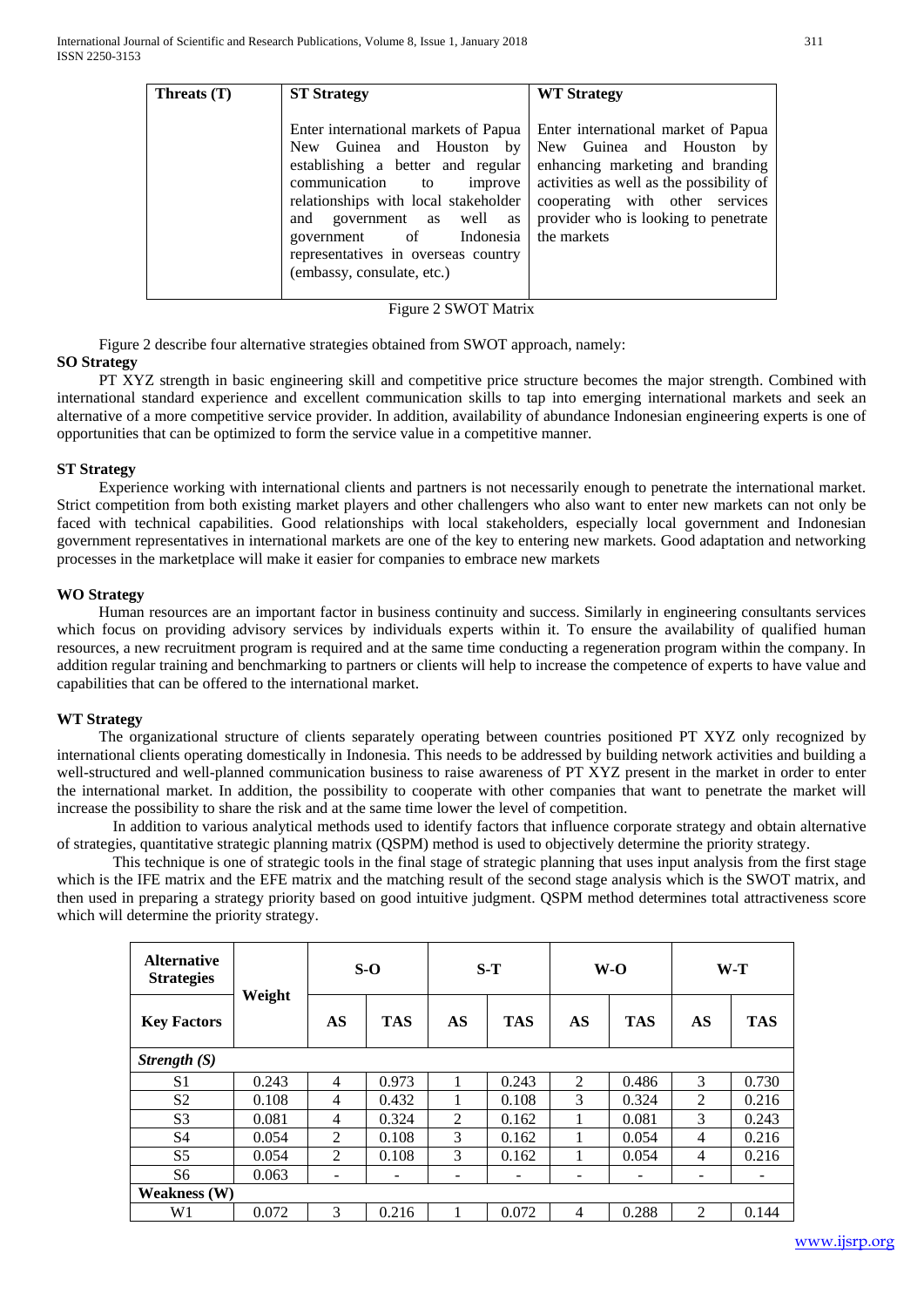International Journal of Scientific and Research Publications, Volume 8, Issue 1, January 2018 312 ISSN 2250-3153

| W <sub>2</sub>      | 0.099 | 3 | 0.297 |                          | 0.099 | 4              | 0.396 | $\overline{2}$ | 0.198 |
|---------------------|-------|---|-------|--------------------------|-------|----------------|-------|----------------|-------|
| W <sub>3</sub>      | 0.099 | 3 | 0.297 | 2                        | 0.198 |                | 0.099 | 4              | 0.396 |
| W <sub>4</sub>      | 0.063 | 3 | 0.189 |                          | 0.063 | 4              | 0.252 | 2              | 0.126 |
| W <sub>5</sub>      | 0.063 | 2 | 0.126 | $\overline{4}$           | 0.252 |                | 0.063 | 3              | 0.189 |
| Opportunities $(0)$ |       |   |       |                          |       |                |       |                |       |
| O1                  | 0.162 | 4 | 0.649 | 3                        | 0.486 | $\overline{2}$ | 0.324 | 3              | 0.486 |
| O <sub>2</sub>      | 0.153 | 4 | 0.613 | 2                        | 0.306 | 1              | 0.153 | 3              | 0.459 |
| O <sub>3</sub>      | 0.081 | 3 | 0.243 |                          | 0.081 | 4              | 0.324 | 2              | 0.162 |
| O <sub>4</sub>      | 0.126 | 3 | 0.378 | 4                        | 0.505 |                | 0.126 | $\overline{2}$ | 0.252 |
| Thread(T)           |       |   |       |                          |       |                |       |                |       |
| T1                  | 0.162 | 3 | 0.486 | 2                        | 0.324 |                | 0.162 | $\overline{4}$ | 0.649 |
| T <sub>2</sub>      | 0.081 | 2 | 0.162 | 3                        | 0.243 |                | 0.081 | 4              | 0.324 |
| T3                  | 0.135 | 2 | 0.270 | 4                        | 0.541 |                | 0.135 | 3              | 0.405 |
| T4                  | 0.099 | ۰ |       | $\overline{\phantom{0}}$ |       | -              |       | ۰              |       |
| <b>Total</b>        |       |   | 5.874 |                          | 4.009 |                | 3.405 |                | 5.414 |
|                     |       |   |       |                          |       |                |       |                |       |

Figure 3 QSPM Matrix

Figure 3 described from four alternative strategies, SO strategy is the first priority strategy with total attractiveness score 5.874. And follow sequentially by WT strategy (5.414), ST strategy (4.009) and WO strategy (3.405).

SO strategy as main priority strategy describes good cooperative relationships with clients in the domestic market will open an opportunity to re-cooperate in international markets. This international market of Papua New Guinea and Houston can be entered with several options of entry mode such as exporting by sending technical experts to target market periodically or by developing strategic alliance cooperation method with other international partners to form a shared capability that becomes a selling value to client. In addition, client demand for service providers with competitive prices coupled with high market competition posse a challenge to company to be able to formulate a competitive production cost structure. One way to achieve this is to optimize the use of local Indonesian experts who have proven capability in accordance with the international standards but with a cheaper cost compared with other foreign experts. This competitive cost structure will ensure company existence in the market and provide good profitability level.

# **Market Entry Mode**

Data collection and analysis of Papua New Guinea and Houston show a large and growing engineering consulting market and attractive to international companies. In order to enter a particular international market it is imperative to structure a specific entry strategy that adapts the market condition. However, large and growing market share is not solely enough to be determinant of specific entry mode strategy which is appropriate to use.

Many factors have direct and indirect influence in the selection of market entry mode. Some factors identified influencing selection of entry mode to Papua New Guinea and Houston markets are:

### **1. Market size and growth rate**

This is one of the key factors which are a key parameter in determining the decision of entering strategy. The larger the size and growth rate of the market, the more attractive it will be. Total market size of Papua New Guinea US\$ 36,400 million and Houston US\$ 4,500 million in the last five years is very big compared to Indonesian market of only US\$ 120 million.

# **2. Client preference**

Good cooperative relationships between company and clients on previous projects become an opportunity. This is due to client confidence of company capabilities which make no hesitation inviting company to other projects in overseas markets. In this particular case, PT XYZ has a good relationship with one of international client, ExxonMobil in Indonesia, which is the main reason for the client to invite PT XYZ to Papua New Guinea and Houston market.

### **3. Market competition level**

Big market means high level of competition. Saturated markets tend to be very difficult to penetrate. Thus, market challengers must be very highly competitive which may impact on the possibility of loss to the company. Specific for Houston market, more than 30 multinational engineering companies are in the market which is a sign of high competition level.

### **4. Production cost**

Company level of competitiveness also depends on how the company is able to develop good delivery system and formulate a competitive production cost structure in accordance with cost, schedule, and quality standards. Average engineer salary in Indonesia (US\$ 685/month) is lower than Papua New Guinea (US\$ 1,375/month) and Houston (US\$ 7,234/month), which is an advantage for PT XYZ to offer a competitive proposal.

### **5. Human resources**

The availability of qualified human resources is mandatory to enter the international market. Moreover, the qualified individuals should be supported with reliable system. PT XYZ possesses highly qualified human resources and with good technical capability, however limited experience in international projects is still a challenge.

### **6. Political Conditions**

Country political condition is one of the main factors that have a major influence on economic stability and national security. Security guarantees are essential to ensure proper business activity. Houston political conditions are very stable and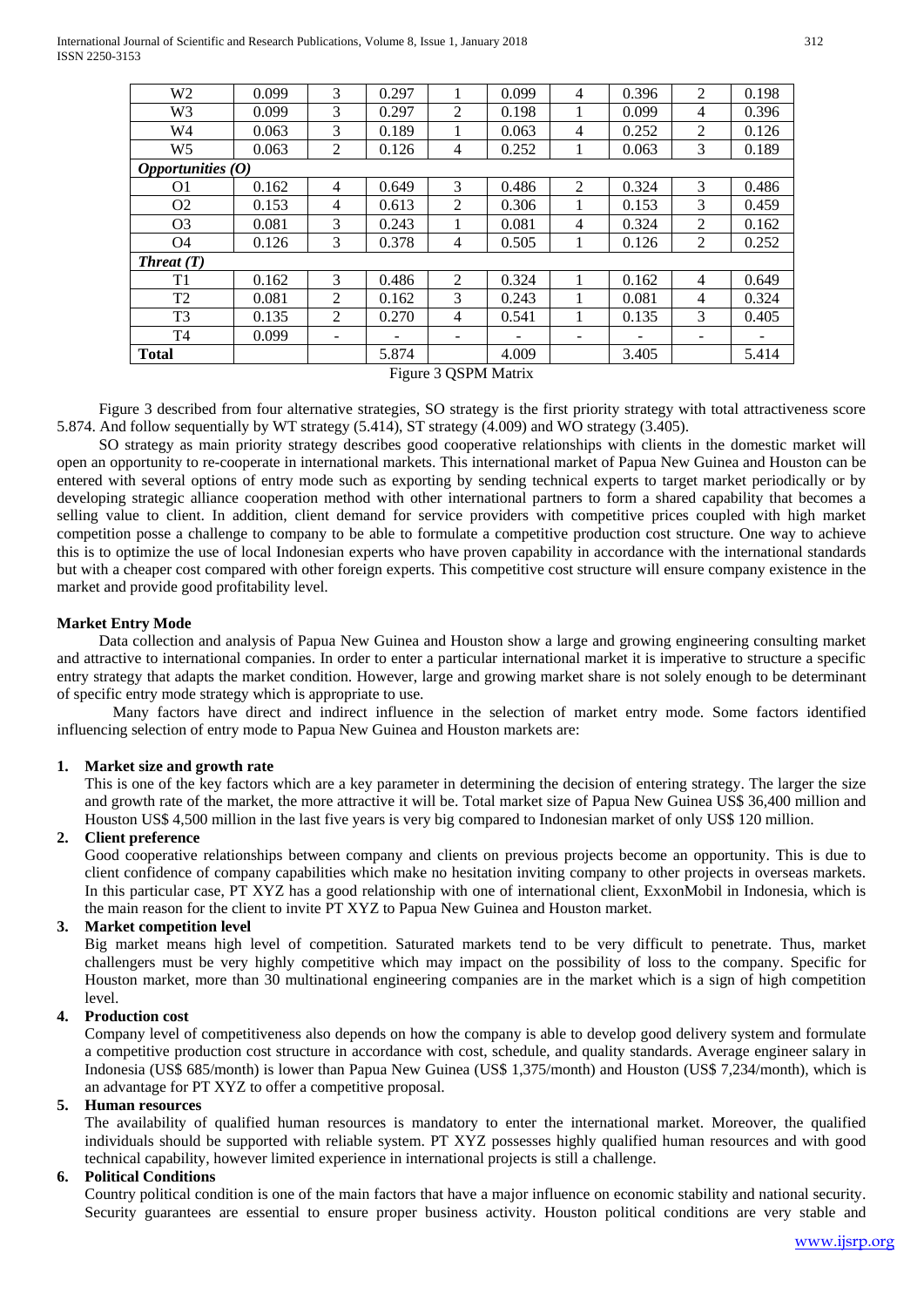conducive; this is inversely proportional to the conditions in Papua New Guinea that are still vulnerable to the threat of political turmoil and riots.

## **7. Ease of doing business and government support**

Ease of business establishment and government regulation support of foreign direct investment and will greatly influence the decision entry mode chosen by the company. In this particular case, Houston has a better level of ease of doing business where the establishment process can be done within one day. While Papua New Guinea has a more complicated procedure and requires 40-70 days of process (World Bank 2017)

#### **8. Company flexibility**

Another important factor is the flexibility of the company in the mode of business operation, where flexibility ability to switch from a certain strategy or mode of entry to adjust to market needs. PT XYZ has strong and rich experience cooperating with numerous international companies in the domestic market. This model of cooperation can be the basis of cooperation in Papua New Guinea and Houston market.

Thorough analysis of Papua New Guinea market resulted in entry mode recommendation of exporting. This strategy will be executed by assigning engineering team in temporary basis type. Project implementation strategy divided into three phases; initial planning, implementation and completion. At the initial planning stage, project team will be assign and place in Papua New Guinea to attend kick-off meeting and collecting all necessary data. Once all data required has been obtained, project implementation process will be conducted in Indonesia. This is a possible method as client did not require consultant presence on daily basis, while information exchange and project progress report along with arise issues and problems can be communicate through email and share file media. The final phase of project completion will be undertake in Papua New Guinea, where team of engineers consist of team leader and support by engineers of each related discipline deployed in short period for final delivery of the project to client.

This exporting strategy will becomes a feasible option due to instability of political condition, threat of security and difficulties in business establishment in Papua New Guinea. In addition, even though company has an advantage on lower experts cost, establishing an office with its entire associated cost will increase total production cost which only lead to company losing its advantage and becoming uncompetitive.

Strategic alliance or joint venture mode with international partners is another recommended long-term strategy. The cooperation model will increase company capability and competitiveness and open a possibility to work on larger scale projects. However, based on expert opinion this model is feasible when PT XYZ reached early level of sustainability with two or three ongoing projects at the same time which lead company to economic of scale where total cost can be distributed into service cost proposed to clients.

Recommended entry mode strategy for Houston market is strategic alliance or joint venture scheme on long-term basis depending on project preferences and requirements. Several potential international partners identified are Chiyoda (Japan), Saipem (Italy) and SNC Lavalin (Canada) which is the parent company of Atkins. These three companies have been working together with PT XYZ in Indonesia market and have a common memorandum of understanding to develop engineering market in Indonesia.

Average engineer salary rate in Houston is quite high above PT XYZ engineers' salary. This puts company in a fairly good position of competitiveness in terms of market value. In addition, political stability and government support in ease of doing business create a good conducive business climate in Houston.

One main concern is high level of competition due to big market size and high growth rate. Saturated market coupled with aggressiveness of several multinational companies looking to penetrate Houston market.

Moreover, United States also has a fairly rigorous security selection process of individuals who will enter the country, which will be one of the obstacles in establishing business in Houston.

### **IV. CONCLUSION**

Papua New Guinea and Houston market proved to be a potential international market to enter. PT XYZ sound engineering construction and project management capability is found as major strength of the company while good relation with international clients and partners could be an prospective opportunities to leverage. Company lack of international experience and full cycle project development capabilities is main weakness that need to be properly address while threat of direct competition from Asian consulting firms must be responded cautiously

SWOT and QSPM matrix provides precise strategy alternative and priority for company to choose. Exporting in short-term is recommended entry mode to enter Papua New Guinea market, while strategic alliance or joint venture could be a possible option in long-term. Conducive market of Houston provide better guarantee and ease of investment, therefore choice of first entry mode strategy with higher risk such as strategic alliance or joint venture is still a feasible mode to execute.

Further research on financial and taxes treatment and risk of Papua New Guinea and Houston market and analysis of financial capability of PT XYZ to develop project profiling base on value is needed to obtain a more highly precise analysis and appropriate selection of entry mode.